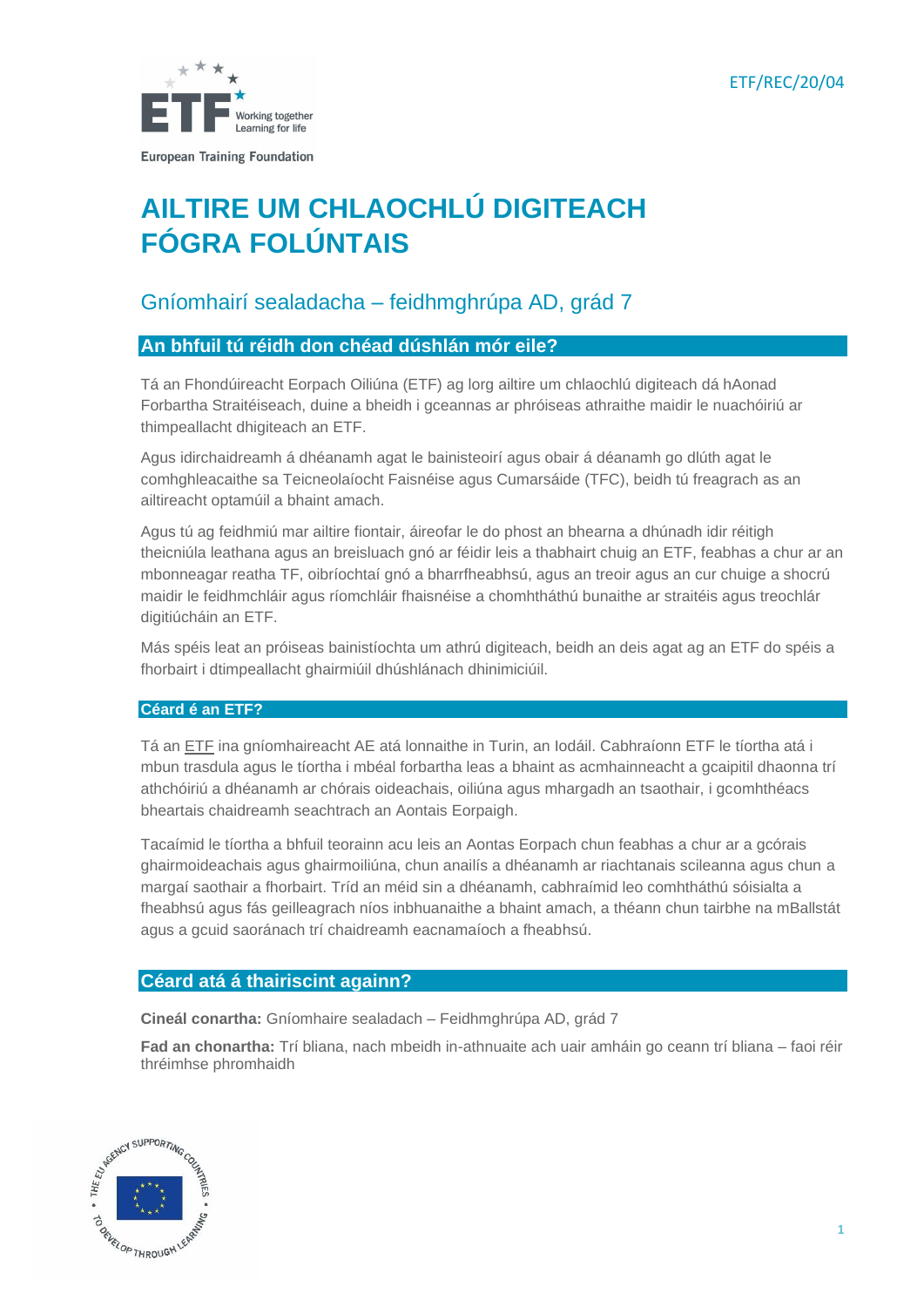**Gnáth-thuarastal:** d'fhostaí aonair, a bhfuil níos lú ná naoi mbliana de thaithí ghairmiúil ábhartha acu: thart ar EUR 4 580 glan sa mhí – nó fostaí a bhfuil níos lú ná 9 mbliana de thaithí ghairmiúil ábhartha acu, liúntais easaoránachta agus leanbh cleithiúnach amháin: thart ar EUR 6 500 glan sa mhí.

#### **Próifíl an phoist: príomhchuntasacht agus cúraimí**

Beidh **an t-ailtire um chlaochlú digiteach** ag obair go dlúth leis na baill foirne TFC. Forbróidh sé/sí caidreamh táirgiúil agus comhoibritheach le bainisteoirí ar fud na gníomhaireachta. Beidh sé/sí aneagraithe. Beidh cumas maith éisteachta agus cumarsáide aige/aici. Beidh sé/sí ina (h)oibrí foirne neamhchlaonta, díograiseach, réamhghníomhach agus dírithe ar sheirbhís.

Beidh **an t-ailtire um chlaochlú digiteach** freagrach as pleanáil acmhainní, bainistiú, faireachán, tuairisciú chuig lucht bainistíochta ETF, comhordú tionscadal agus gníomhaíochtaí chun claochlú digiteach a ghnóthú i gcomhréir le straitéis dhigiteach an ETF, agus é/í ag cloí le rialacha d'institiúid AE.

I dteannta leis an méid thuas, déanfaidh an **t-ailtire um chlaochlú digiteach** an méid seo a leanas go sonrach:

- samhail agus comhpháirteanna a shainiú agus a fhorbairt, ailtireacht fiontair hibrideach an ETF a chur in iúl agus a chothabháil.
- tuiscint a fháil ar ghníomhaíochtaí agus riachtanais oibríochtúla an ETF d'fhonn éilimh ghnó amach anseo a réamh-mheas agus pleanáil don chaoi ina gcumasófar iad leis an ailtireacht
- treoir a thabhairt chun deireadh a chur de réir a chéile leis na córais oidhreachta, na feidhmiúlachtaí sin a chomhtháthú agus cinn nua a chur leo ar fud gach córas - amhail síniú isteach aonair, feidhm chuardaigh thar fheidhmchláir agus ascnamh iomlán chuig an néal
- **·** prionsabail a shocrú chun forbairt TF amach anseo a threorú, agus ilroinnt an tírdhreacha TF reatha a laghdú
- a bheith i gceannas ar bhainistíocht an athraithe sa réimse um chlaochlú digiteach, trí chumarsáid a dhéanamh go sonrach leis an bhfoireann, a n-éilimh fhorbartha a shainaithint agus réitigh a mholadh
- Timpeallach shlán a áirithiú i dteannta leis an oifigeach cibearshlándála i ndlúthchomhar le CERT-EU.
- "príobháideachas de réir dearaidh" agus "príobháideachas de réir réamhshocraithe" na gcóras a áirithiú, ag obair i ndlúthchomhar leis an oifigeach cosanta sonraí.

Ní bheidh an t-ailtire um chlaochlú digiteach ag taisteal ach ó am go ham.

### **Critéir Incháilitheachta**

D'fhonn a bheith incháilithe, ní mór duit na riachtanais seo a leanas a shásamh ar an dáta deiridh a nglacfar le hiarratais:

- 1 A bheith i do náisiúnach de cheann de Bhallstáit den Aontas Eorpach
- 2 Cearta iomlána mar shaoránach a bheith agat
- 3 Aon oibleagáidí arna bhforchur ag an dlí a bhaineann le seirbhís mhíleata a bheith comhlíonta agat
- 4 A bheith corpacmhainneach chun na dualgais a bhaineann leis an bpost a chomhlíonadh
- 5 Leibhéal oideachais arb ionann é agus ceithre bliana ar a laghad de staidéar ollscoile críochnaithe arna fhianú le dioplóma a bheith agat, agus taithí ghairmiúil chuí dhá bhliain déag ar a laghad a gnóthaíodh ina dhiaidh sin

**nó**

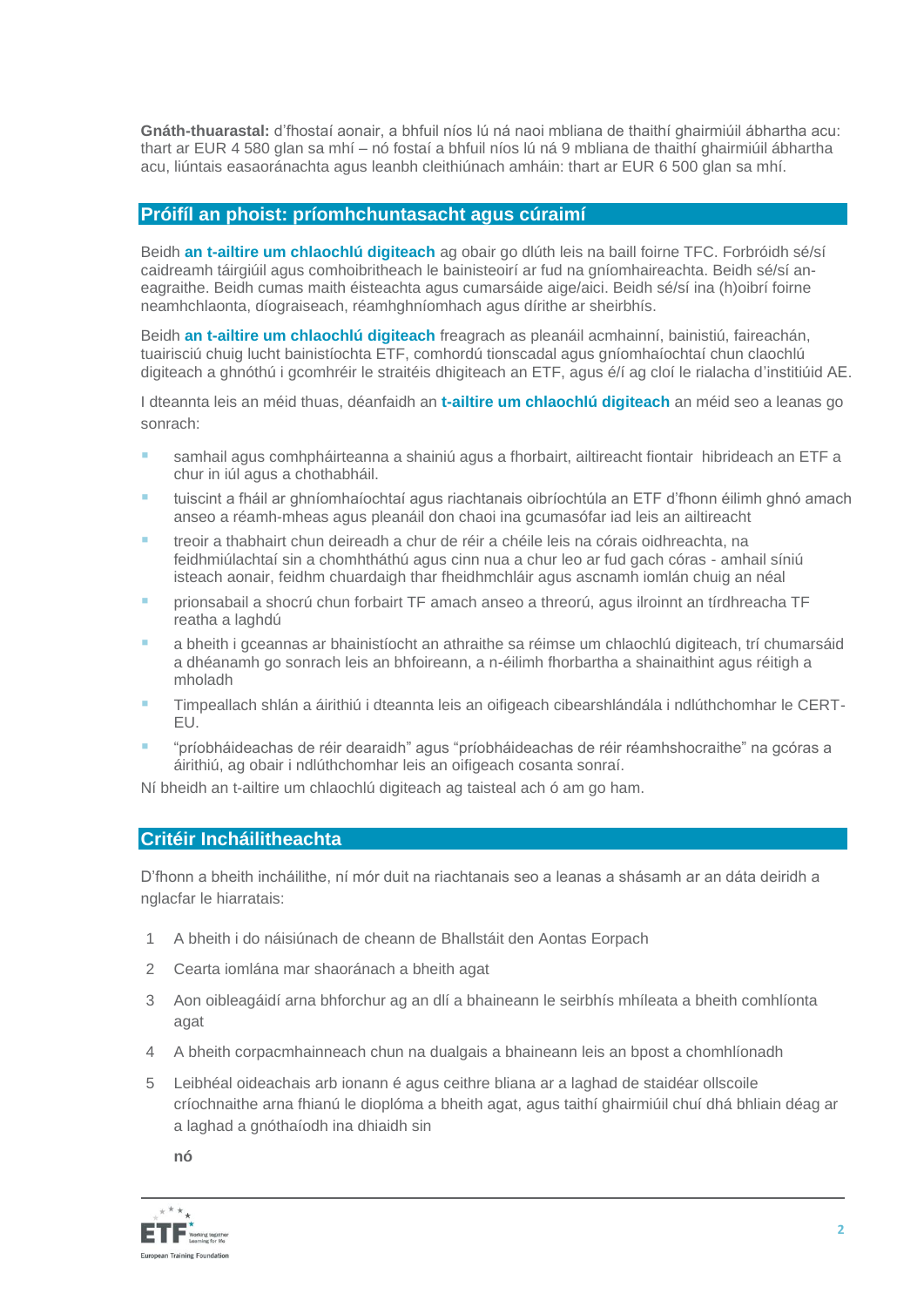Leibhéal oideachais arb ionann é agus trí bliana ar a laghad de staidéar ollscoile críochnaithe arna fhianú le dioplóma a bheith agat, agus taithí ghairmiúil chuí trí bliana déag ar a laghad a gnóthaíodh ina dhiaidh sin.

**Ní fhéadfar ach dioplómaí a bronnadh i mBallstáit AE nó lena mbaineann teastais chomhionannais arna n-eisiúint ag údaráis sna Ballstáit sin a bhreithniú.**

6 Eolas críochnúil (leibhéal C1 i ngach gné den Chomhchreat Tagartha na hEorpa um Theangacha (CEFRL)) i gceann de theangacha an Aontais agus eolas sásúil (leibhéal B2 i ngach gné de réir CEFRL) i dteanga eile de chuid an Aontais, a mhéid is gá chun na dualgais a chomhlíonadh.

### **Critéir Roghnúcháin**

Ba cheart go mbeadh na nithe seo a leanas ag iarrthóirí:

# Taithí ghairmiúil

- íosmhéid sé bliana le deich mbliana anuas de thaithí ghairmiúil sa réimse um chlaochlú digiteach, de réir na "próifíle poist: eochairfhreagracht agus tascanna"
- mar chuid den taithí sé bliana sa réimse um chlaochlú digiteach: dhá bhliain ar a laghad de thaithí san ailtireacht fiontair

# Eochairscileanna teicniúla

- sár-scileanna sa chlaochlú digiteach
- sár-scileanna san ailtireacht fiontair
- sár-scileanna sa bhonneagar agus sna seirbhísí néalbhunaithe
- scileanna maithe sa bhainistiú athruithe
- scileanna maithe sa bhainistiú tionscadal
- Béarla: leibhéal C1 i ngach gné de réir CEFRL

# Scileanna boga an-mhaith sna nithe a leanas

- comhoibriú
- féineagrú
- cumarsáid labhartha agus scríofa
- caidreamh comhoibritheach a chothú
- solúbthacht

### Buanna

- taithí san anailís ar shonraí agus in úsáid córas trádstórais sonraí
- taithí le Microsoft 365

### **Iarratais a chur isteach**

Is é **an dáta deiridh** chun iarratais a chur isteach ná **5 Deireadh Fómhair 2020 ar 23.59 (Am Torino).**

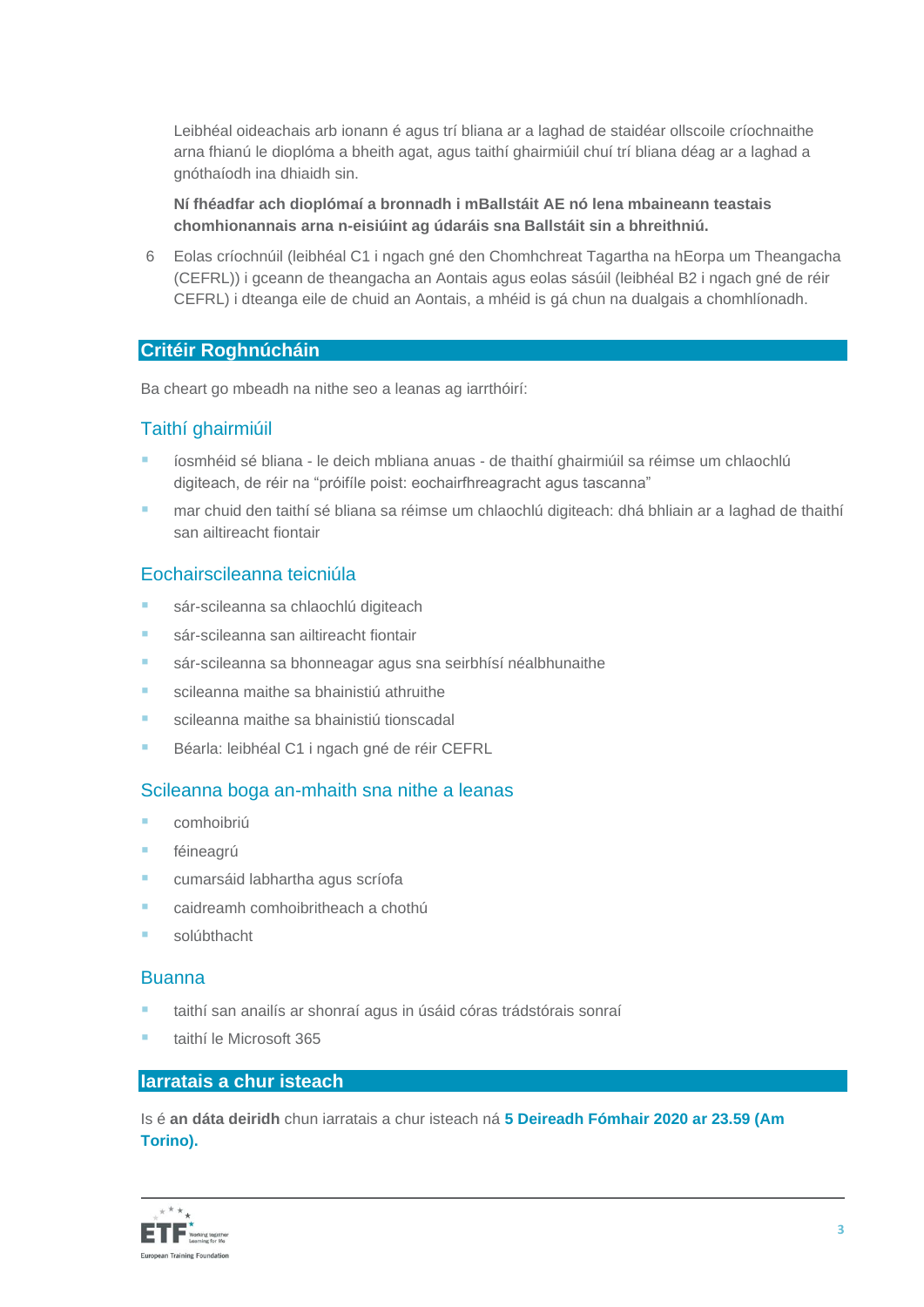Tugtar cuireadh duit d'iarratas a sheoladh chugainn trí shuíomh gréasáin ETF, faoi na rannóga "maidir le" agus ansin "earcaíocht".

Moltar go mór duit gan fanacht go dtí an lá deiridh chun d'iarratas a chur isteach mar go bhféadfadh trácht trom idirlín nó fabht sa nasc idirlín a bheith mar bhonn le deacrachtaí nuair a bheifear ag cur iarratais isteach. Ní féidir glacadh leis go bhfuil ETF freagrach as aon mhoill ar d'iarratas mar gheall ar dheacrachtaí den sórt sin.

# Ceanglais fhoirmiúla

Ní mór duit **na doiciméid go léir**a luaitear thíos a chur ar fáil,**faoin dáta deiridh,** i mBéarla go hinmhianaithe:

- litir chumhdaigh uasmhéid aon leathanaigh, ag míniú cén fáth a bhfuil spéis agat sa phost/sna poist
- curriculum vitae ag baint úsáide as [formáid CV Europass](http://europass.cedefop.europa.eu/en/documents/curriculum-vitae/templates-instructions)
- foirm chomhlánaithe na gcritéar roghnúcháin

**Tabhair do d'aire, nach nglacfar ach le hiarratais a cuireadh isteach ar líne trí shuíomh gréasáin ETF, i gcomhréir leis na ceanglais fhoirmiúla a luaitear thuas, don chéim roghnúcháin.**

### **Roghnúchán**

Tá trí chéim chomhleanúnacha i gceist sa chéim roghnúcháin:

# Céim 1 – Iarratais a scagadh

### 1.1 Incháilitheacht

Déanfaidh Aonad Acmhainní Daonna ETF gach iarratas a athbhreithniú. Ní théann ach na hiarratais a chomhlíonann na critéir incháilitheachta agus na ceanglais fhoirmiúla ar fad ar aghaidh go dtí an chéad chéim eile.

### 1.2 Roghnúchán le haghaidh agallamh agus trialacha scríofa

Ar bhonn na faisnéise a chuirtear ar fáil sa curriculum vitae agus san fhoirm critéar roghnúcháin, déanfaidh an bord measúnú ar na hiarratais i gcoinne na taithí gairmiúla, na scileanna teicniúla agus na mbuanna riachtanacha. Tabharfar cuireadh do na hiarrthóirí a chuireann isteach na hiarratais is oiriúnaí chun freastal ar agallamh agus ar thrialacha scríofa. Táthar ag súil go dtabharfar cuireadh do thart ar chúigear iarrthóirí.

Tá ETF ag súil le líon mór iarratas. Mar thoradh air sin, ní dhéanfaidh Aonad Acmhainní Daonna ETF teagmháil ach amháin leis na hiarrthóirí a chuirfear ar ghearrliosta. Meastar go dtarlóidh an chéim sin i mí Dheireadh Fómhair 2020.

# Céim 2 – Agallaimh agus trialacha scríofa

Déanfaidh an bord measúnú ar thaithí ghairmiúil agus ar scileanna na n-iarrthóirí atá riachtanach don phost agus do Ghníomhairí Sealadacha AE trí agallamh agus trialacha scríofa. Déanfar meastóireacht gan ainm ar chuid amháin den triail ar a laghad. Reáchtálfar na hagallaimh agus na trialacha scríofa i mBéarla go príomha.

Tar éis na céime sin, cuirfidh an bord liosta iarrthóirí ar aghaidh chuig Stiúrthóir ETF a mheastar gurb iadsan is fearr a thagann leis na critéir roghnúcháin - tar éis dóibh:

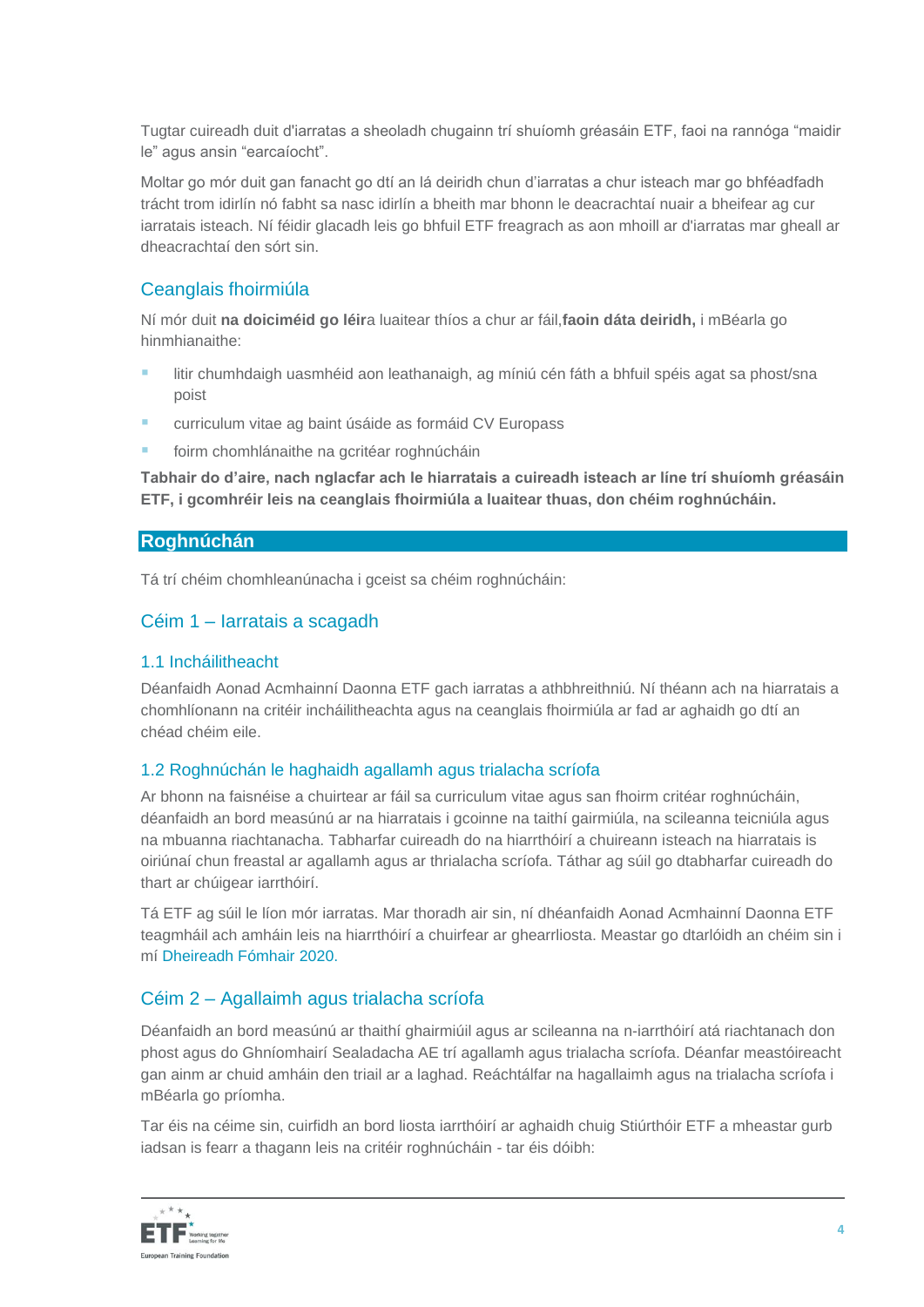- 70% de na pointí leithdháilte le haghaidh scileanna boga a ghnóthú, agus
- 70% de na pointí leithdháilte le haghaidh scileanna teicniúla agus taithí ghairmiúil ábhartha a ghnóthú

Meastar go dtarlóidh an chéim sin i mí na Samhna 2020. Mar sin féin, d'fhéadfadh an dáta sin a athrú mar gheall ar chúrsaí sláinte reatha nó d'fhéadfaí é a eagrú go cianda.

# Céim 3 – Ceapachán

Agus moladh an bhoird á thabhairt san áireamh, ceapfaidh Stiúrthóir ETF an t-iarrthóir is oiriúnaí. Táthar ag súil go rachaidh an t-iarrthóir rathúil i mbun dualgas i mí Eanáir 2021.

Féadfaidh an Stiúrthóir cinneadh a dhéanamh freisin liosta d'iarrthóirí eile a d'fhéadfadh a bheith oiriúnach a bhunú. Beidh an liosta bailí go dtí 31 Nollaig 2021. Féadfar an tréimhse bhailíochta sin a fhadú le cinneadh ón Stiúrthóir. Ní ráthaíonn cuimsiú ar an liosta tairiscint poist.

Sa chás go dtagann folúntas poist aníos nó gur gá post a chlúdach, féadfaidh an Stiúrthóir post a thairiscint d'iarrthóir ar an liosta is fearr a oireann a p(h)róifíl do riachtanais ETF an tráth sin.

### Obair an bhoird

Tá obair agus plé an bhoird faoi rún daingean agus ní cheadaítear aon teagmháil lena chomhaltaí. Is éard atá i gceist le teagmháil a dhéanamh leo go ndícháileofar iarrthóirí ón nós imeachta.

### **Coinníollacha Conartha**

### Conradh fostaíochta

Bainfidh achar seasta trí bliana leis an gconradh fostaíochta, agus beidh sé in-athnuaite uair amháin go ceann tréimhse sheasta suas le trí bliana.

Tá sé faoi réir tréimhse phromhaidh naoi mí.

Tá conarthaí na ngníomhairí sealadacha i gcomhréir le hairteagal 2(f) de Choinníollacha Fostaíochta Sheirbhísigh Eile (CEOS) an Aontais Eorpaigh.

Má tá conradh do ghníomhaire Sealadach 2(f) ag an iarrthóir a n-éireoidh leis/léi faoi láthair agus má cháilíonn sé/sí d'aistriú faoi théarmaí CEOS, beidh an bandaleithead don phost seo ar féidir freastal air i gcomhréir le hIarscríbhinn I de na Rialacháin Foirne.

Faoin gcineál conartha seo, tá an fostaí faoi cheangal ag CEOS agus ag na Rialacha Feidhmithe cuí.

Ní bheidh ETF faoi cheangal leis an gconradh fostaíochta arna thairiscint ach amháin sa chás go mbeidh na nithe a leanas déanta ag an iarrthóir rathúil sula síneofar an conradh:

- bunchóipeanna nó cóipeanna deimhnithe a bheith curtha ar fáil aige nó aici de gach doiciméad ábhartha lena ndeimhnítear a (h)incháilitheacht, lena n-áirítear taifead coiriúil glan
- scrúdú dochtúra éigeantach a bheith déanta aige/aici lena ndearbhaítear go gcomhlíonann sé/sí an caighdeán corpacmhainneachta is gá chun na dualgais lena mbaineann a chomhlíonadh
- ETF a bheith curtha ar an eolas aige/aici faoi aon choinbhleacht leasa atá ann nó a d'fhéadfadh a bheith ann agus gur measadh nach bhfuil aon leas pearsanta aige ná aici a chuirfeadh as dá neamhspleáchas, ná aon choinbhleacht leasa eile.